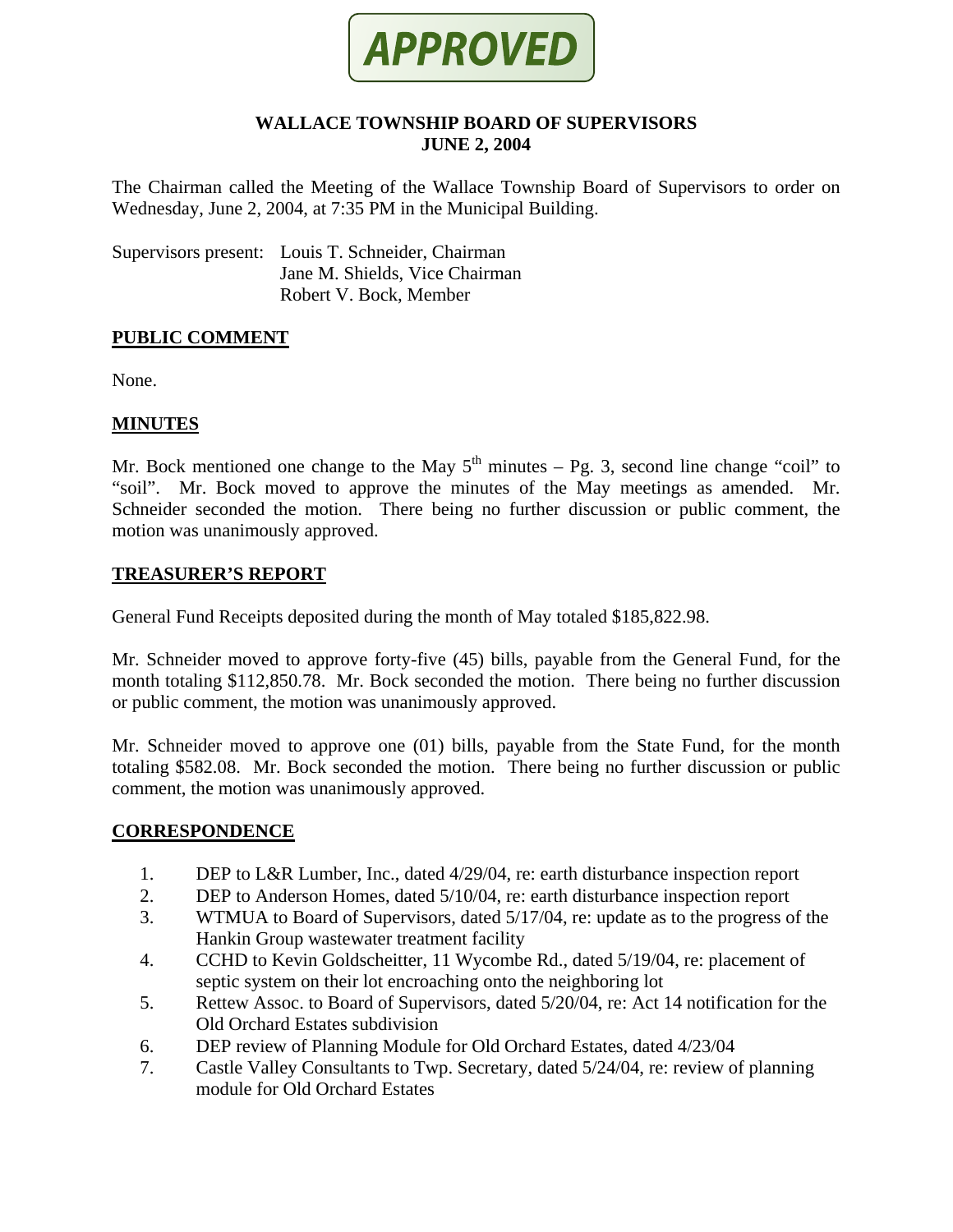## **JUNE 2, 2004 PAGE 2**

- 8. Tim Hennessey to Twp. Secretary, dated 5/24/04, re: updated website information for DCED
- 9. Castle Valley Consultants to Twp. Secretary, dated 5/25/04, re: E&S control observations at the Steepleview site
- 10. Andrew Rau to Madison Bank, dated 5/26/04, re: status of release of escrow funds for the Chalfant development
- 11. John Spangler to Twp. Planning Commission, dated 5/27/04, acknowledgement of appointment as solicitor for Planning Commission
- 12. Tim Wloczewski to Woodstone Homes, dated 5/27/04, re: denial of sign permit
- 13. Tim Wloczewski to Francis Piccone, dated 5/28/04, re: enforcement notice for failure to repair septic system
- 14. Tim Wloczewski to Joanne Ransing, dated 5/28/04, re: notice of violation for use of facilities at the Blue Heron Inn without a use and occupancy permit
- 15. Andrew Rau to Kristin Camp, Esq., dated 5/28/04, re: review of the Conservation Easement for the Bernard property
- 16. Andrew Rau to Twp. Secretary, dated 5/28/04, re: receipt of escrow funds for the Chalfant development
- 17. Comcast to Twp. office, dated 5/28/04, re: update regarding fee increases
- 18. Wallace Twp. Planning Commission to Board of Supervisors, dated 6/1/04, re: Devereux School expansion plans
	- \*\*\*\* Meet the Judges Program Sept.  $28<sup>th</sup>$  from 7-9 PM
	- \*\*\*\*Downingtown Area Communities That Care Annual End of the Year Luncheon June  $15^{th}$  from 12:30-2 PM – Lionville YMCA
	- \*\*\*\*County Board of Commissioners Restoration of the Historic Courthouse June  $14<sup>th</sup>$ @ 7:30 PM

# **ZONING REPORT**

None.

# **POLICE REPORT**

Chief Kocsi reported that for the month of May the activity report is as follows: 109 investigations; 77 traffic citations; 14 traffic warnings; 7 traffic accidents; 2 criminal arrests and 1 summary arrests.

Officer James Ferraro received an award for outstanding service from MADD and an official citation from Congressman Curt Weldon for his efforts in fighting drunk driving. Officer Ferraro had the most DUI arrests in the department two years running.

The next Wallace newsletter will contain articles on speed limits and the use of ATV's and snowmobiles.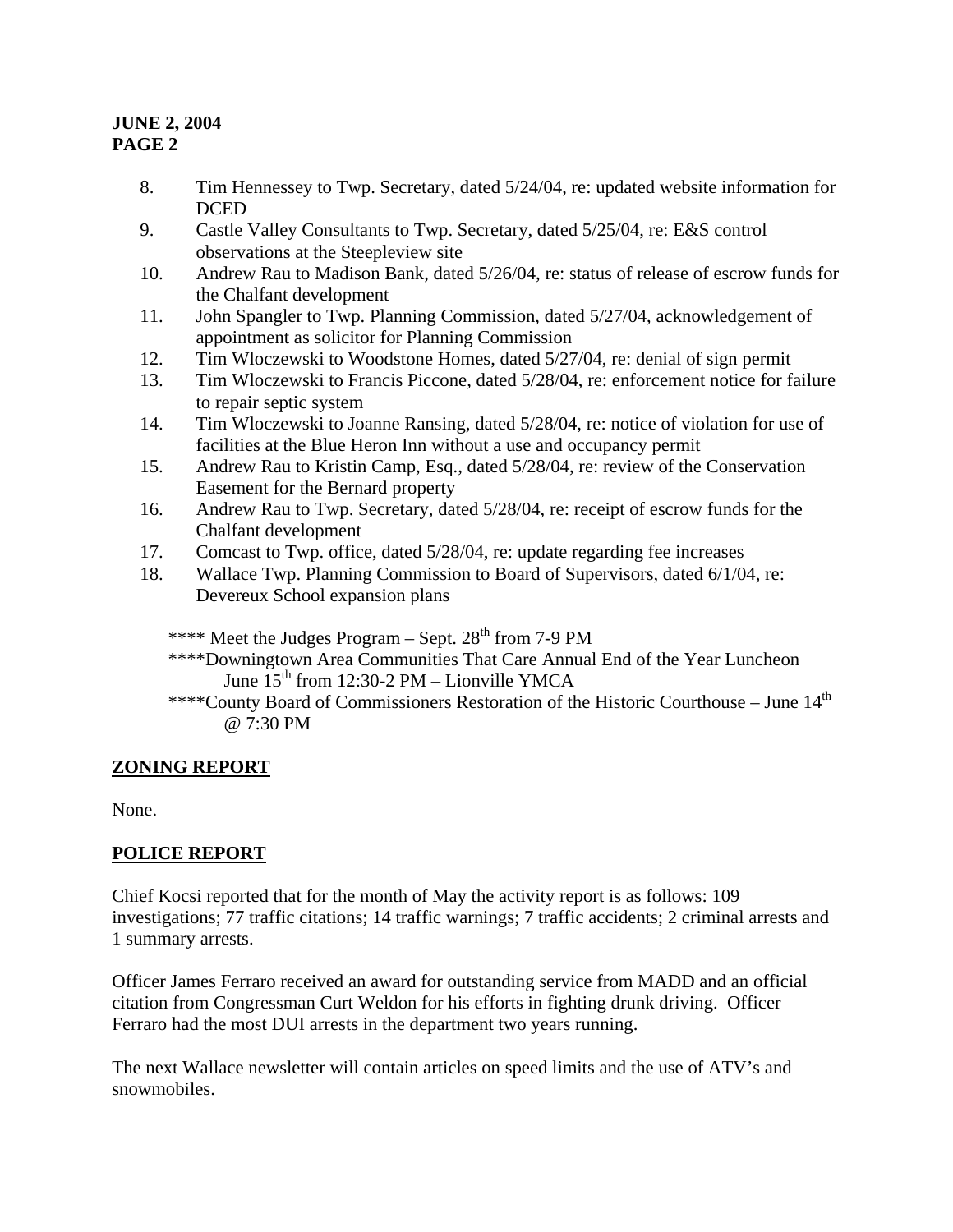**JUNE 2, 2004 PAGE 3** 

## **HISTORICAL COMMISSION**

Jen Harkins reported that the Historical Commission is working on the town tour which is scheduled for August  $19<sup>th</sup>$ .

## **PARK BOARD**

Mark Bainbridge reported that the Park Board is working on the feedback received from the surveys regarding recreational facilities residents would like to see. Mr. Bock suggested that they compare the results to the survey that was done for Alice Park approximately 5 years ago.

The Park Board is still seeking two new members. They have one potential new member who has been attending their meetings.

The Board understands that the deal with GGS for the construction of Ray Park has fallen through. Mr. Schneider stated that they met this morning with GGS and a county representative and it was stated that they would like GGS's input and participation but would like to have a whole community effort on this project. It was also noted that construction of the first phase of Alice Park will proceed as planned but then a grant will be applied for the construction of Ray Park. The feeling is that Ray Park would be easier to develop since it is much flatter than Alice Park and could possibly provide more playing fields.

#### **PLANNING COMMISSION**

Skip McGrew reported that the Planning Commission has not had a meeting and therefore has no report.

#### **SUBDIVISIONS**

- 1. #04-1 Old Orchard Estates
- 2. #04-2 Edgemoor Run (Bernard) Reaffirmation of plan approval

#### **VILLAGE TASK FORCE**

Bryan McDonaugh reported that they did not have a meeting last month and therefore has no report.

#### **OLD BUSINESS**

None.